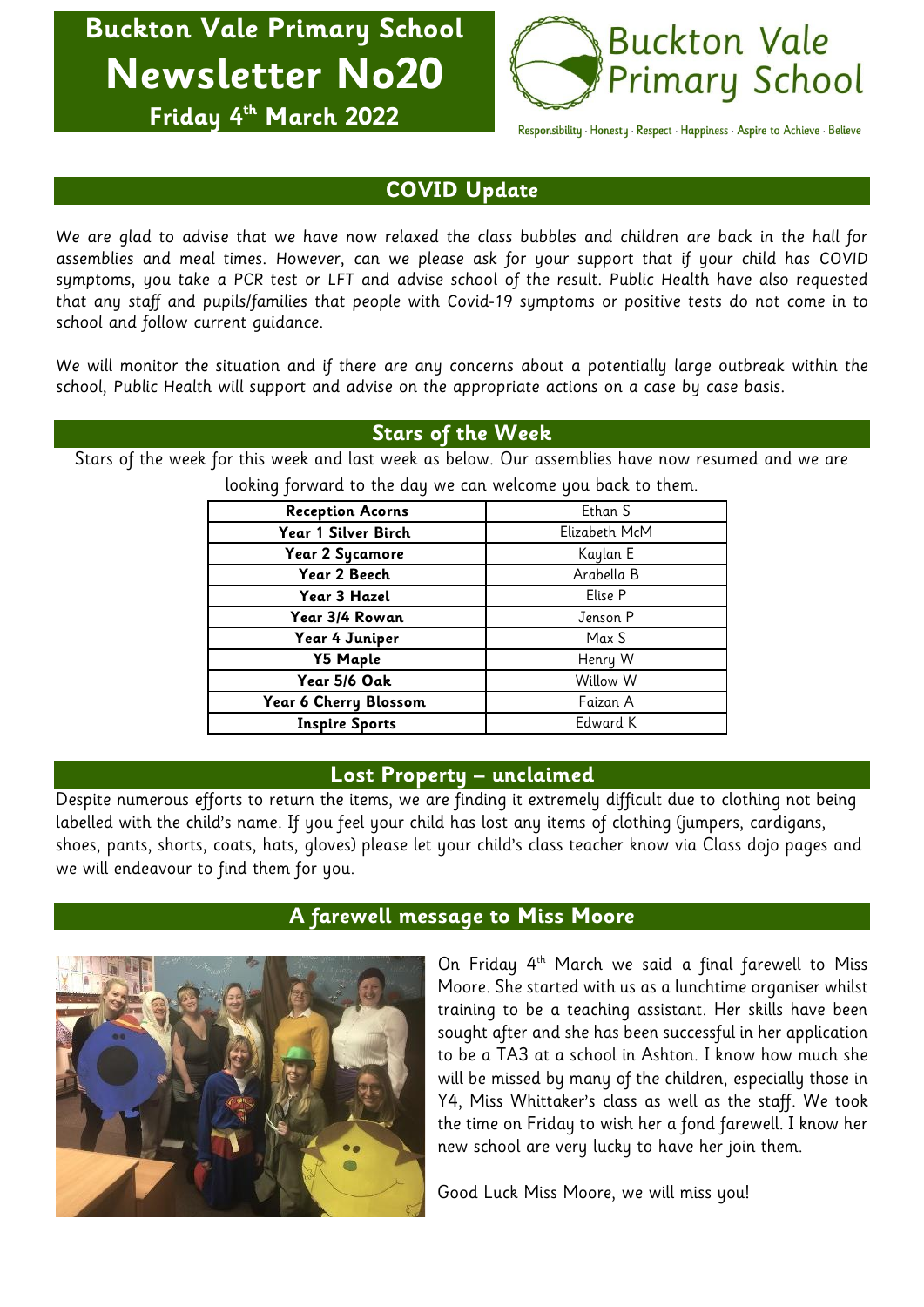#### **World Book Day Celebrations**



On Thursday, lots of our children and staff celebrated World Book Day by dressing as their favourite book character or non-fiction theme. We started our day with a whole school assembly to find out why we celebrate World book day and we listened to the new song by MC Grammar which contained a variety of story references. In class, children took part in world book day activities and visited another class to share a story with another child in school. Keep your eye on Class Dojo pages for more photographs. Thank you for your support to celebrate this year's World Book Day.

The staffing team had lots of fun dressing up and sharing their favourite children's book too!











## **In the Spot Light**

One of our LKS2 Pupils entered a competition outside school. Sidney entered a 250 words competition with this introduction to his story (see below) and received a certificate.

#### The Thing - By Sidney Charles



At midnight I woke up to hear a noise. It sounded like doors banging. I crept onto the landing. I was so scared that I ran back and as my feet touched the stairs to the loft bed they froze in fear. I glanced at the calendar, it was one day until Christmas Eve. "Surely everything will be fine by tomorrow" I said quietly. Feeling more confident, I opened my door and saw hundreds of statutes. The statutes were solid rock, had wings and their eyes were covered by their hands. Then a burning note flew down

Dear Sidney,

These statues are vey dangerous. They do anything you want when you are not looking, so be careful.

#### $D \leq D_0$  unt (diub)

Then I was floating in time itself. I was in the Year 2024. December 8th, It was freezing! How would I get warm? But the most important thing was, how would I escape? I decided to have a look around but then I fell into a big hole covered in snow. My hands were too weak and I let go of the edge. "Arrgh!" I landed in a deep pool of water, I seemed to be in a cave. Then I heard footsteps coming. I turned in fear to look but the thing I saw was not very scary at all, in fact, it was cute.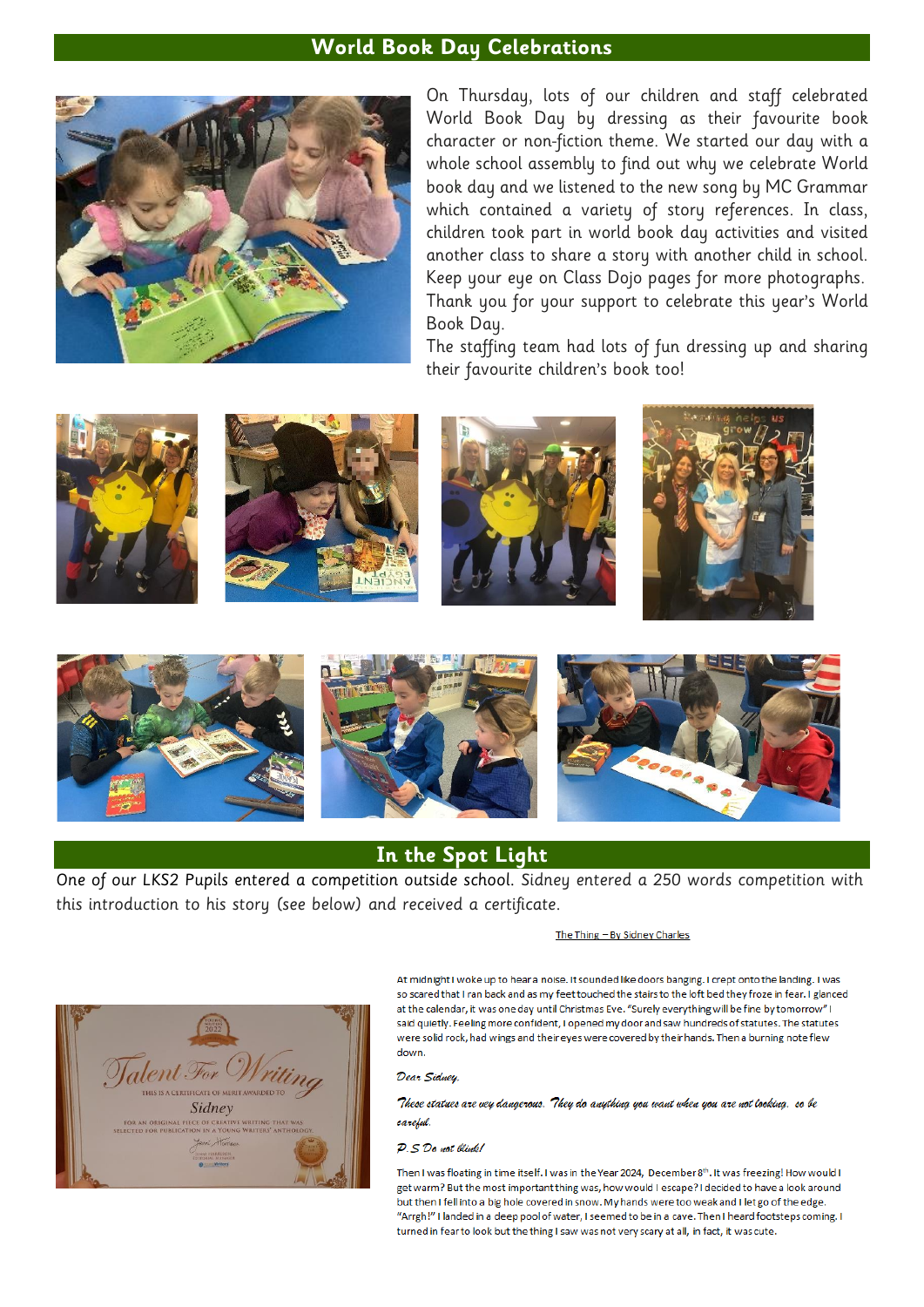# **After School Clubs for next Half term**

# **Inspire After School Clubs for this half term:**

 Bookings made directly with Inspire using this link [https://inspire-sports](https://inspire-sports-coaching.class4kids.co.uk/)[coaching.class4kids.co.uk](https://inspire-sports-coaching.class4kids.co.uk/) or QR Code above

# **We will also be running the following after school clubs:**

Cost for these 3 after school clubs will be £3 per session payable for the full half term. Please note that this is only a contribution to the cost of running the club, school will subsidise the rest. However, if any club does not have enough uptake, then the offer will be withdrawn.

| Mon $3.15 \text{pm} - 4.15 \text{pm}$   | Multi Sports KS1 (yr1 & Yr2) | Book via school Eduspot online (school shop) |
|-----------------------------------------|------------------------------|----------------------------------------------|
| Thurs $8:00$ am – $8:45$ am             | <b>Martial Arts</b>          | Book via school Eduspot online (school shop) |
| Thurs $3:15 \text{pm} - 4:15 \text{pm}$ | UPKS2 Netball (Y5 & Y6)      | Book via school Eduspot online (school shop) |

# **Gardening Clubs Book via school Eduspot online (school shop)**

As the weather begins to improve, Mrs Thompson is starting her Gardening Club once again. If you wish your child to be part of the clubs, we will run two sessions per week as follows: **Mondays 3.15-4.15pm for KS1 Children (Years 1 & 2)** 6 weeks for £18.00 (£3 per session) (Due to  $\mathcal{Z}^{ad}$  May being a Bank holiday)

## **Tuesdays 3.15-415pm for KS Children (Years 3 to Y6)** 7 weeks for £21.00 (£3 per session) Bookable to

There are a limited number of places available, so be quick to sign up if you wish your child to participate. Sessions will start next week,  $14<sup>th</sup>$ &  $15<sup>th</sup>$  March and run up to  $9<sup>th</sup>$  &  $10<sup>th</sup>$  May 2022 inclusive.

**Free Maths Resource for EYFS & KS1**

Please note that if a session does not have any uptake, there sessions will be opened to different age groups or withdrawn.



EYFS & Key Stage 1 (Reception, Yr1 & Yr2) please check out this FREE fun resource that will assist your child

# Check out these 7 top reasons for using 1-Minute Maths!

- 1. Excellent practice and no distractions.
- 2. A clear, intuitive process that children pick up straight away.
- 3. No login or internet access needed. Just download and play.
- 4. Enjoyable and motivating... How many can they get correct in one minute?
- 5. Helpful hints match those used in class.
- 6. Brilliant for building number fluency and confidence.
- 7. The mobile app is completely FREE!